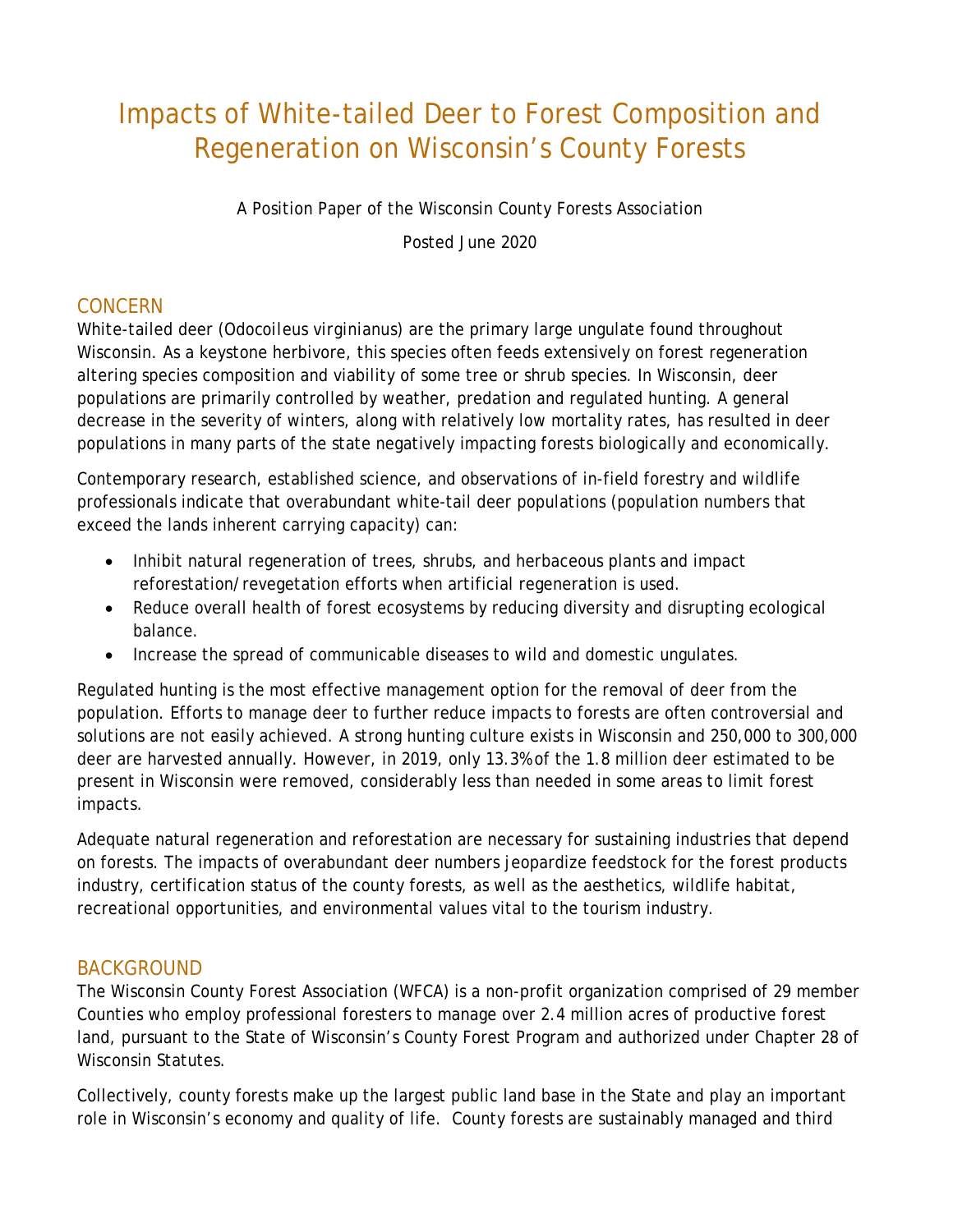party certified providing raw materials essential to the States \$24 Billion forest products industry. County forests provide vast recreational opportunities that are utilized by many visitors who contribute to the State's \$21 Billion tourism industry. Approximately \$2.5 Billion is contributed annually by hunting, with deer hunting the primary contributor.

Wisconsin's county forests provide approximately \$45 million in timber sale revenues each year. These dollars are critically important to local units of government to reduce tax levies while providing necessary services. County Forest Administrators are tasked with ensuring the biological and economic sustainability of county forests with forest regeneration of primary importance. Member counties invest tens of thousands of dollars in deer abatement practices (e.g. fencing, bud capping, deer damage permits and supplemental planting) to promote successful forest regeneration in areas where deer populations are negatively impacting forests (Appendix A).

Deer hunting is a popular recreational use of Wisconsin's County Forests providing a substantial portion of the public land base open to hunters. A significant challenge exists with public land managers in balancing deer population levels that stay below the carrying capacity of the land and still provide hunters with reasonable harvest opportunities.

### RECOMMENDATIONS

It is necessary to give deep consideration to the social aspects of managing white-tail deer and other natural resources. At the same time, foresters have a professional obligation to recommend management practices that are known to protect forest health, regeneration, and sustainability. We encourage lawmakers and policy developers to balance social perspectives with the scientific and ecological aspects of Wisconsin's forests in relation to deer herd management.

County Forest land managers will continue documenting impacts of deer on forests using available forest regeneration metrics. This information will be publicly available to Wisconsin Department of Natural Resources (WDNR) staff and County Deer Advisory Councils (CDAC's) to guide deer population management decisions. County Forest staff will also work with WDNR to best utilize available programs (Wildlife Damage Abatement and Deer Management Assistance Programs) or develop new ways to reduce deer regeneration problems at local levels. We recommend the full use of harvest methods and season structures necessary to control deer populations.

Policies addressing management of deer populations should be based on sound science, assessment of economic costs and benefits, and understanding of local community values. WCFA will expand educational and legislative efforts to inform decision makers, CDAC's and the general public on the ecological and societal consequences of overabundant deer populations on County Forests.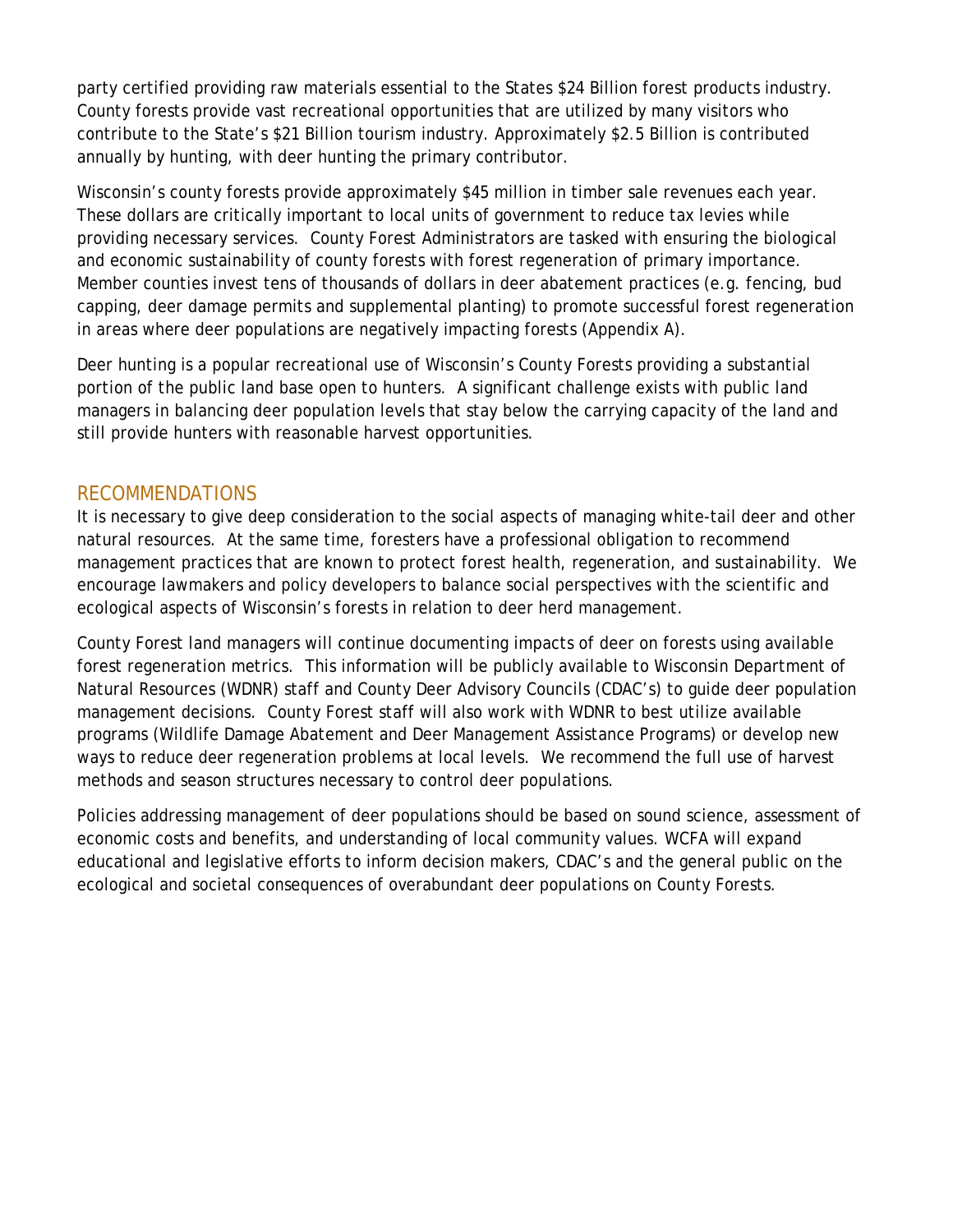## **REFERENCES**

#### Websites:

- $\triangleright$  Sustaining Forests: Deer Impacts: Primary, Secondary (Interfering Plants), Tertiary (Facilitated Seed Predation) [https://www.nrs.fs.fed.us/sustaining\\_forests/conserve\\_enhance/timber/deer\\_impacts/](https://www.nrs.fs.fed.us/sustaining_forests/conserve_enhance/timber/deer_impacts/)
- Caring for Deer and Forests <http://deerandforests.org/>
- $\triangleright$  Deer and Elk Damage and Management [https://www.aphis.usda.gov/aphis/ourfocus/wildlifedamage/programs/nwrc/SA\\_Animals/CT\\_Deer\\_elk](https://www.aphis.usda.gov/aphis/ourfocus/wildlifedamage/programs/nwrc/SA_Animals/CT_Deer_elk)
- Wisconsin Wildlife Damage Abatement and Claims Program <https://dnr.wi.gov/topic/wildlifehabitat/wdacp.html>

#### Reports:

- Managing White-tailed Deer in Forest Habitat from an Ecosystem Perspective: Executive Summary <https://pa.audubon.org/sites/default/files/pa-deermanagement--full--executivesummary.pdf>
- $\triangleright$  Subcontinental-scale patterns of large-ungulate herbivory and synoptic review of restoration management implications for Midwestern and Northeastern forests. Gen. Tech. Rep. NRS-182. [https://www.fs.fed.us/nrs/pubs/gtr/gtr\\_nrs182.pdf](https://www.fs.fed.us/nrs/pubs/gtr/gtr_nrs182.pdf)

#### Research Papers:

- ▶ Horsley, S.B., S.L. Stout, and D.S. DeCalesta. 2003. White-tailed deer impact on the vegetation [dynamics of a northern hardwood forest.](https://www.nrs.fs.fed.us/pubs/7748) Ecological Applications 13(1): 98-118.
- $\triangleright$  Krueger, Lisa M., Peterson, Chris J., Royo, Alejandro, and Carson, Walter P., 2009. Evaluating relationships among tree growth rate, shade tolerance, and browse tolerance following disturbance in an eastern deciduous forest. Canadian Journal of Forest Research. 39: 2460 - 2469.
- > Marquis, D.A. 1981. Effect of deer browsing on timber production in Allegheny hardwood forests of [Northwestern Pennsylvania.](https://www.nrs.fs.fed.us/pubs/5023) Res. Pap. NE-475. Broomall, PA: USDA Forest Service, Northeastern Forest Experiment Station. 10 pp.
- Pierson, T.G. and DeCalesta, D.S. 2015. Methodology for estimating deer browsing impact. Human– Wildlife Interactions 9(1):67–77.
- Reitz, S., A. Hille, and S. Stout. 2004. [Silviculture in cooperation with hunters:](http://treesearch.fs.fed.us/pubs/7218) The Kinzua Quality [Deer Cooperative.](http://treesearch.fs.fed.us/pubs/7218) In: Shepperd, W.D. and L.G. Eskew, compilers. Silviculture in special places: Proceedings of the National Silviculture Workshop. September 8-11, 2003, Granby, Co. Proceedings RMRS-P-34. Ft. Collins, CO, USDA Forest Service, Rocky Mountain Station, pp. 110- 126.
- White, M.A. 2012. Long-term effects of deer browsing: Composition, structure and productivity in a northeastern Minnesota old-growth forest. Forest Ecology and Management. 269:222-228.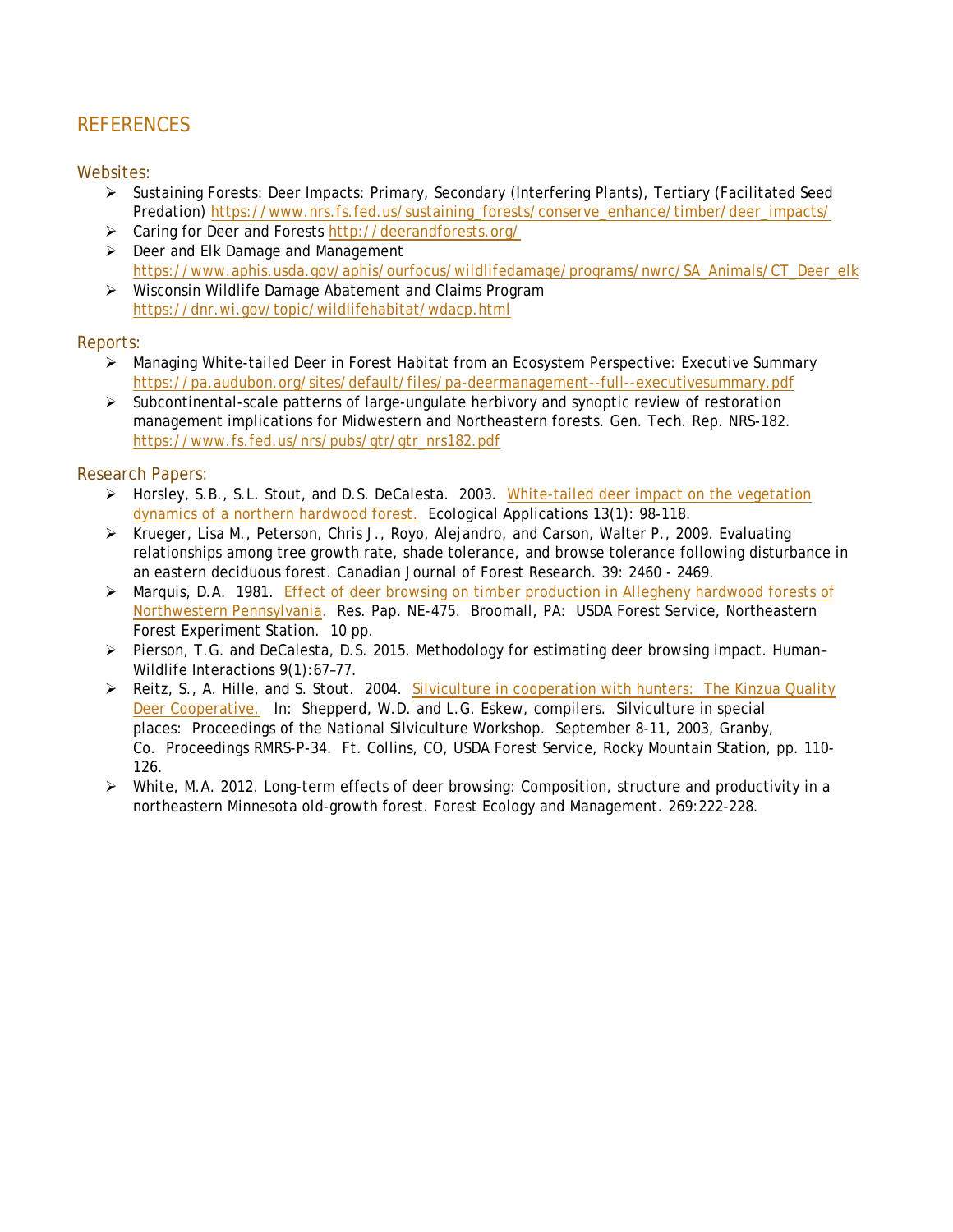### APPENDIX A



Figure 1. 2017 photo of a 15' x 15' deer exclosure (forward corners of fence highlighted in red) on the Vilas County Forest illustrating the impact of deer browsing on tree regeneration. A timber harvest was conducted on the site during the winter of 2007/2008 to promote tree regeneration with the exclosure constructed in 2008.



# **Vilas County Forest**

Figure 2. Data collected in 2017 at the site in Figure 1 shows both the abundance and diversity of regenerating tree species are much lower outside the deer exclosure. Ash, balsam fir, black cherry, red maple and yellow birch over 3 feet tall were only found inside the exclosure. Sugar maple under 10 feet tall, while still present outside the exclosure, were greatly reduced in number. Only ironwood remained at the same relative density inside or outside the exclosure. The regeneration of desirable tree species outside of the exclosure is insufficient to adequately stock the new stand.